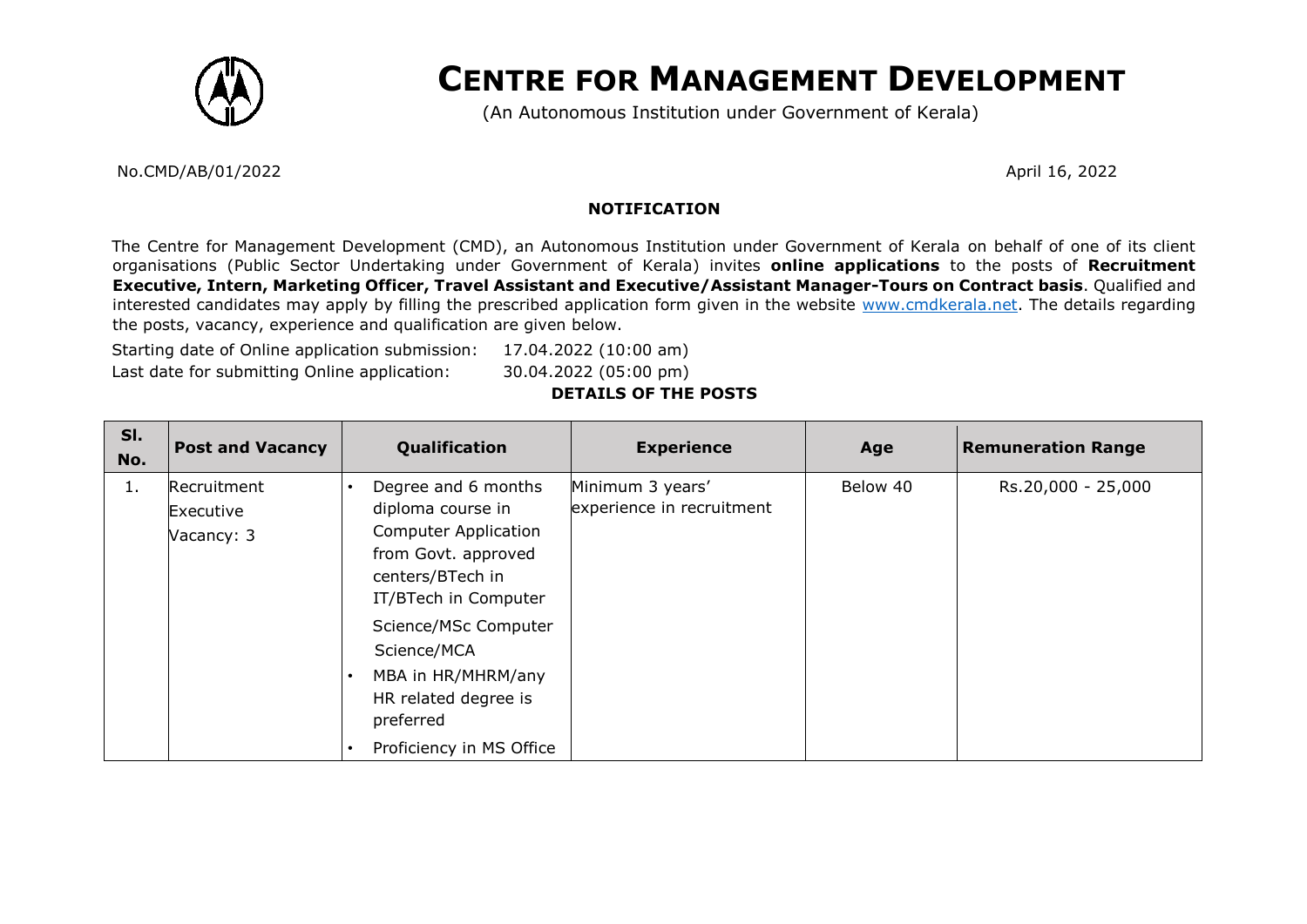| SI.<br>No.     | <b>Post and Vacancy</b>                                | Qualification                                                                                                | <b>Experience</b>                                                                             | Age      | <b>Remuneration Range</b> |
|----------------|--------------------------------------------------------|--------------------------------------------------------------------------------------------------------------|-----------------------------------------------------------------------------------------------|----------|---------------------------|
| $\overline{2}$ | Intern<br>Vacancy: 2                                   | Any master degree,<br>preferably MBA<br>Proficiency in MS Office                                             |                                                                                               | Below 25 | $Rs.12,000 - 15,000$      |
| 3              | Marketing Officer<br>Vacancy: 1                        | MBA in Marketing/<br>Tourism<br>Proficiency in MS Office                                                     | Minimum 2 years'<br>experience in<br>travels/tourism/recruitment                              | Below 40 | $Rs.20,000 - 25,000$      |
| 4              | <b>Travel Assistant</b><br>Vacancy: 1                  | Graduation in Travel &<br>$\bullet$<br>Tourism/Degree with<br>IATA certification<br>Proficiency in MS Office | Minimum 1 years'<br>experience in air ticketing                                               | Below 40 | $Rs.18,000 - 20,000$      |
| 5              | Executive<br>/Assistant<br>Manager-Tours<br>Vacancy: 1 | MBA/IATA<br>$\bullet$                                                                                        | 2-5 years in international &<br>domestic tour operations in<br>any recognised tour<br>company | Below 40 | $Rs.25,000 - 40,000$      |

### **NOTE:**

### **Cut-off dates for eligibility:**

The cut-off date for the purpose of eligibility on age criteria shall be the 1st day of the month in which online registration commences i.e. **01.04.2022**

The cut-off date for Post Qualification experience will be the 1<sup>st</sup> day of the month in which online registration commences i.e. **01.04.2022**

## **Instructions for Scanning of relevant documents: -**

- Scan the latest photograph of the candidate and upload the same in the space provided in the online application [scanned image shall be less than 200 KB in  $*$ . JPG format only]
- Candidate shall make his/her signature on a white paper, scan the same and upload it in the space provided in the online application [scanned image shall be less than 50 KB in \*.JPG format only]